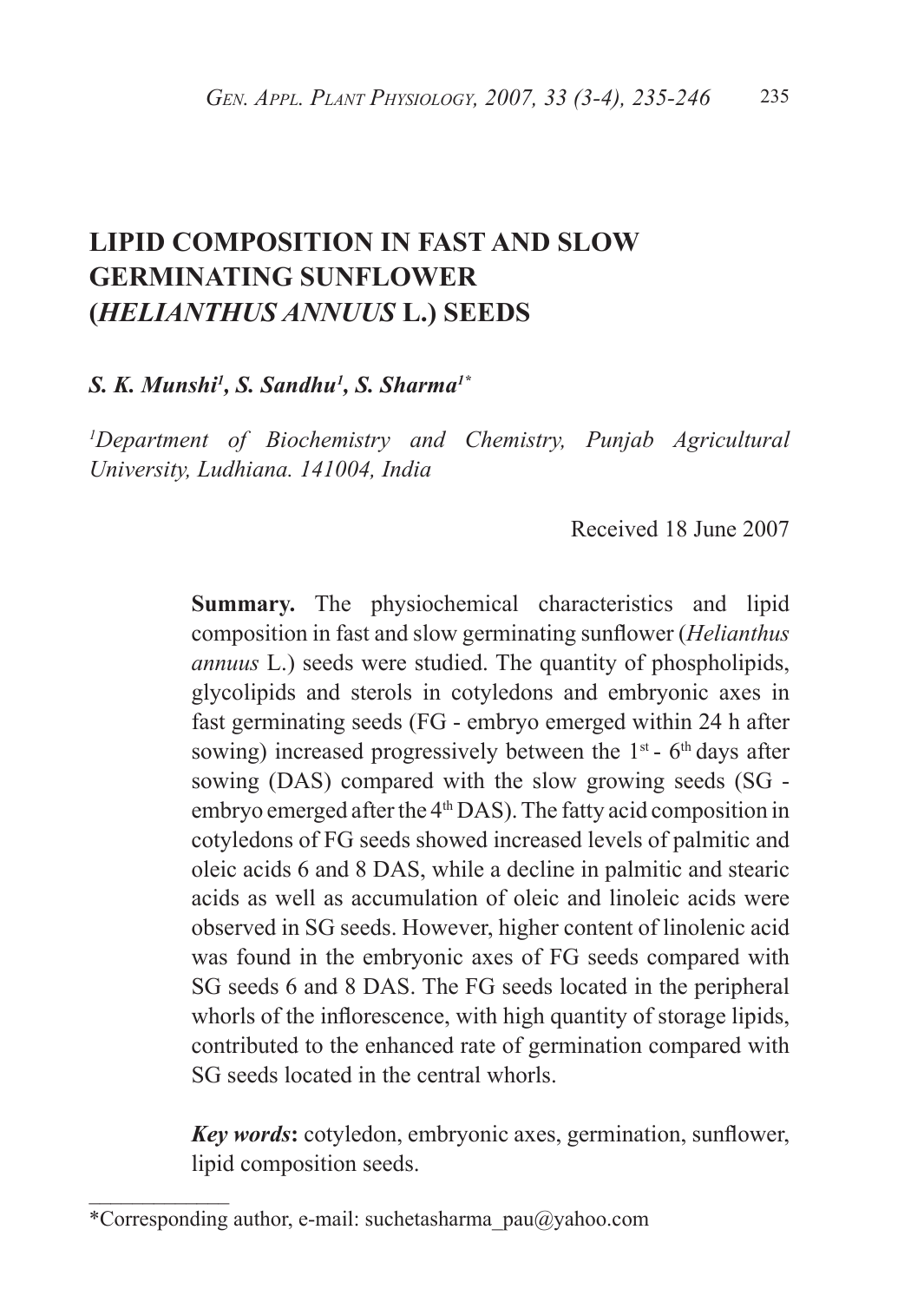*Abbreviations:* DW - dry weight, FG - fast germinating seeds, FW fresh weight, DAS - days after sowing, FFA - free fatty acids, GL glycolipids, PL - phospholipids, SG - slow germinating seeds, ST sterols.

### **INTRODUCTION**

Sunflower is one of the major oil seed crops grown all over the world. The accumulation of lipids in seeds is greatly influenced by unhampered supply of photoassimilates from the source (foliage) to the sink (seeds) located in the inflorescence, which is a disc-shaped head or capitulum (Steer et al., 1988). The seeds in the capitulum are arranged in spiral whorls and mature progressively from the periphery to the center. Consequently, the development of seeds at each spiral whorl of the inflorescence takes place under varying environmental conditions. The seeds in the peripheral positions showed a double sigmoid pattern of dry matter and lipid accumulation in comparison to those in the middle and central positions of the sunflower head (Munshi et al., 2003). Thus, it is quite probable that variations in the seeds due to their position in the whorls of the sunflower head can affect their germination potential and viability. Therefore, some of the seeds germinate very fast while others give a poor response, which could be due to a number of factors including the pattern of seed filling on different whorls of the sunflower head and utilization of lipids and reserve proteins of the cotyledons by the embryo for its growth during seed germination. Likewise lipid composition in fast and slow germinating sunflower seeds will provide useful information about the membrane turnover during germination as well as the growth and development of plants and this was the aim of the present study.

#### **MATERIALS AND METHODS**

Sunflower (*Helianthus annuus* L., Cv. PSFA 118) seeds were procured from the Oilseed Section, Department of Plant Breeding, Punjab Agricultural University, Ludhiana. The germination percentage was studied at monthly intervals from August till January. Dry sound seeds were selected, washed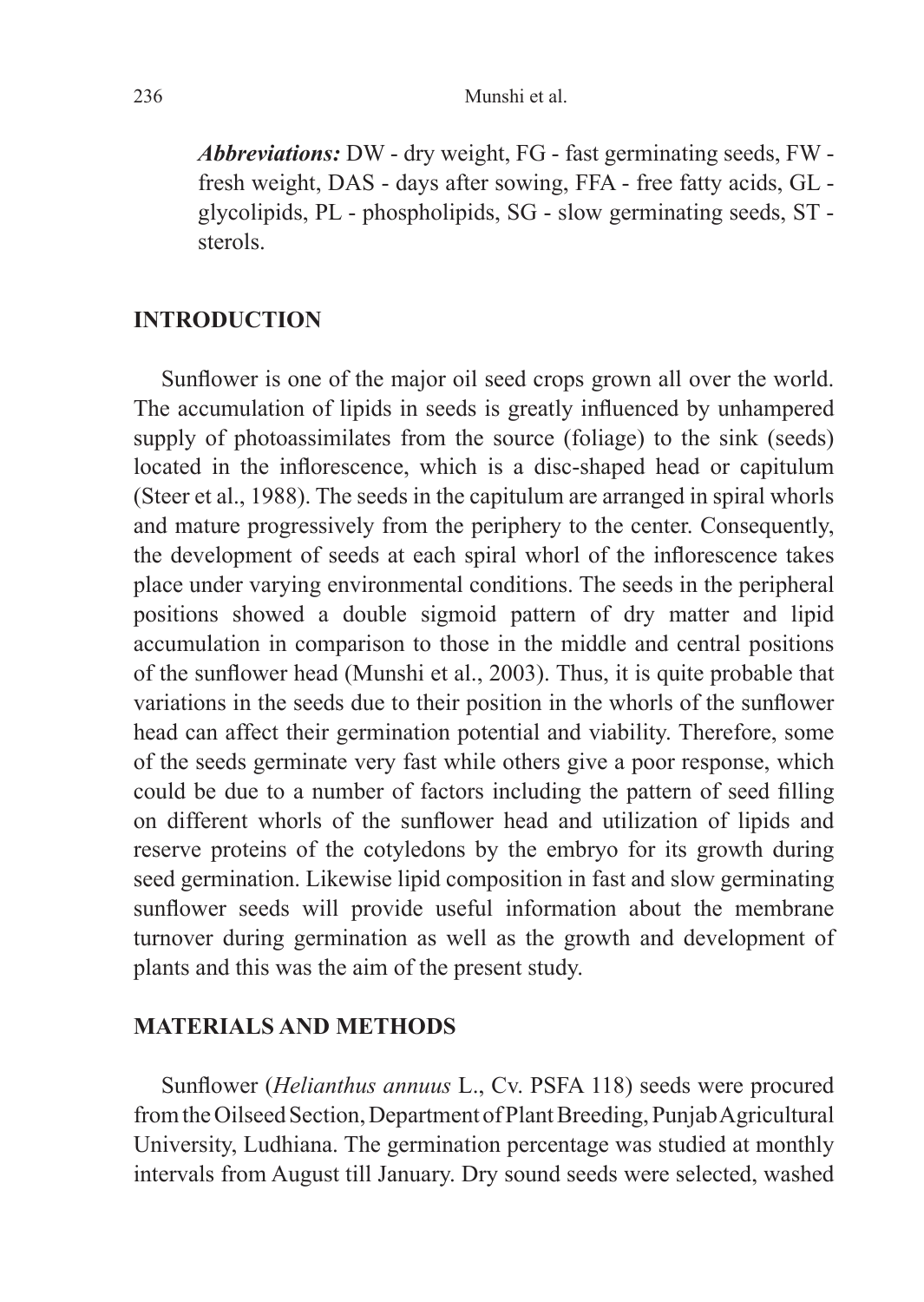with tap water and then surface sterilized by soaking in 0.1% mercuric chloride for 5 min, washed thrice with distilled water and imbibed for 3 h before sowing. The seeds were sown in moistened sterilized sand in Petri dishes placed in a BOD incubator at  $25 \pm 1$  °C. The emergence of embryos after 24 h of sowing, henceforth denoted as 'fast germinating' (FG) seeds, were separated and put in another Petri dish while those emerged on day 4, denoted as 'slow germinating' (SG) seeds were retained for further work and all others emerged on days 2 and 3 were discarded. Samples of germinating seeds were collected on days 1 and 2 after sowing (DAS) in FG seed category, and on days 4, 6, 8 and 10 from both FG and SG categories. Seedlings were washed with distilled water, blotted with filter paper and then dissected in to cotyledons and embryonic axis on ice. A weighed quantity of the tissues (1.0 g) was kept for dry matter determination in an oven at 60 °C for 48 h to a constant weight (Munshi et al., 1990). After drying, the tissues were placed in the desiccators before the final weighing.

For lipid analysis, fresh tissue (0.5 to 1.0 g), was crushed and boiled in isopropanol to inactivate phospholipases, homogenized in 20 volumes (w/v) of chloroform-methanol (2:1, v/v) and stored at 0-4 °C. The extraction of lipids was done by the method of Folch et al. (1957). A suitable aliquot of lipid extract (1-2 ml) was evaporated to dryness to determine the lipid content by weighing. The lipids were separated into different classes. The fatty acid composition and physicochemical characteristics were determined according to Munshi et al. (1990). All analyses were carried out in triplicate and statistical analysis of the data was performed according to factorial experiment in randomized block design.

#### **RESULTS AND DISCUSSION**

The design of our experiment aiming to study the changes in FG and SG sunflower seeds showed a 3-d delay in emergence of the embryo in the SG seeds compared with the FG seeds. Hence, any biochemical parameter including lipids, related to reserve mobilization would be similarly delayed. The differences in reserve mobilization were due not only to initial delay, but also persisted over time. An initial scanning of seeds for germination potential over a period of time during storage revealed a decrease from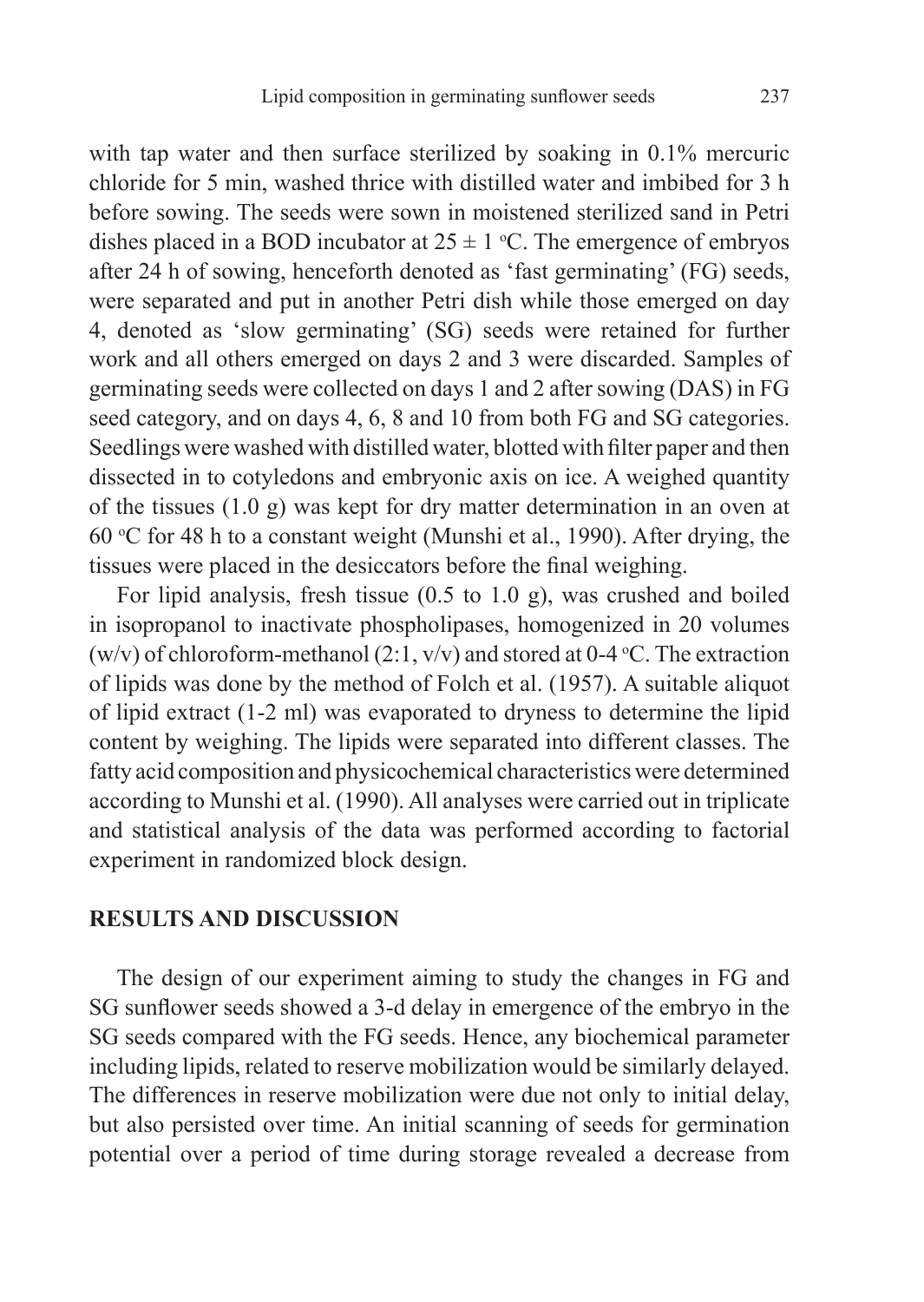238 Munshi et al.



**Fig.1.** Physical characteristics of embryonic axes of fast and slow germinating sunflower seeds.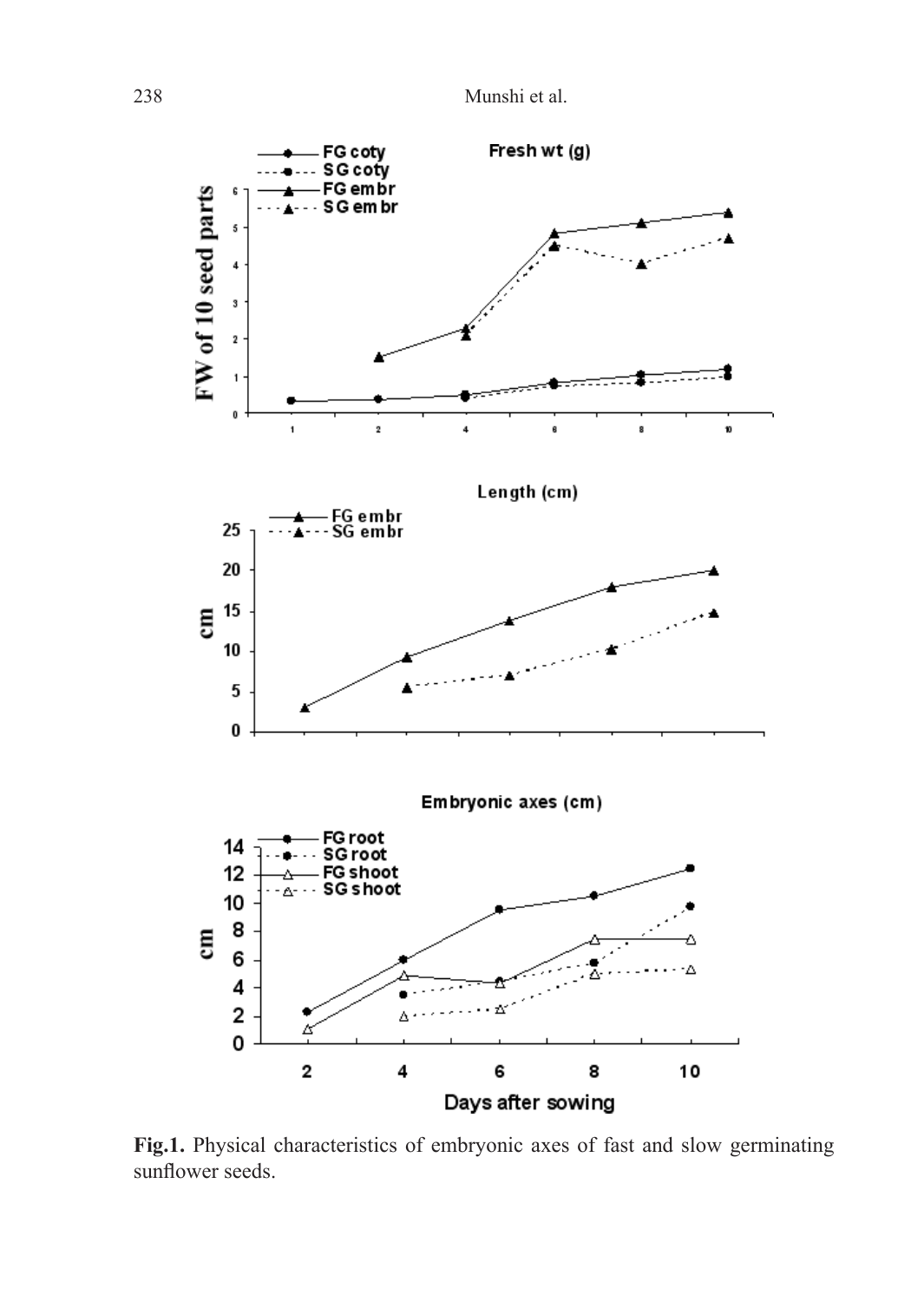82 % in August to 62 % in January next year (data not shown). It was further observed that some seeds germinated in a few hours while others took a few days. Therefore, a study on the growth of embryos and analysis of lipid composition of cotyledons and embryonic axis over a period of 10 days was conducted.

The physical characteristics such as fresh weight, the length of embryonic axis, root and shoot displayed higher values in the FG than in the SG seeds at different periods after sowing (Fig. 1), which could be due to variability of seed filling during seed development influenced by their whorl position on the sunflower head (Munshi et al., 2003). Our earlier results showed that seeds located in the peripheral whorls accumulated higher amounts of lipids and soluble sugars (Munshi et al., 2003), and were resistant to the peroxidative damage caused to the seeds during storage (Sung, 1996). The seeds located in the peripheral whorls germinated faster in comparison to seeds in the central whorls which showed slow germination rate. The higher dry matter and lipid content in the FG cotyledons before germination (Fig. 2) was due to enhanced seed/oil filling during seed development in comparison to the SG counterparts possibly derived from peripheral and central whorls. Data obtained in our laboratory showed also that the germination percentage and the growth of seedlings was faster in seeds located in the peripheral whorls than those located in the central whorls of the sunflower head (data not shown).

The higher dry matter content in cotyledons of 10 seeds up to 6 DAS (Fig. 2) was due to biosynthetic activities of lipids and starch occurring in the FG seeds in comparison to the SG seeds even though the rate of decrease in dry matter expressed on a 100g fresh weight basis was higher in the former case from the 1<sup>st</sup> to the 10<sup>th</sup> DAS. The faster decrease in lipid content in the cotyledons of the FG seeds in comparison to the SG seeds was due to their increased mobilization for providing energy and carbon skeletons to the growing embryos (Arribere et al., 1994). The quantity of lipids (Fig. 2) and triacylglycerols (Table 1) in the SG cotyledons indicated their lower level of mobilization and slower utilization by the embryonic axes in comparison to the FG seeds. The higher amount of lipids in the embryonic axes of 10 FG seeds on the  $8<sup>th</sup>$  and the 10<sup>th</sup> DAS was due to enhanced fatty acid synthesis (Bhatia et al.,1978). Liu and Brown (1996) emphasized that germinating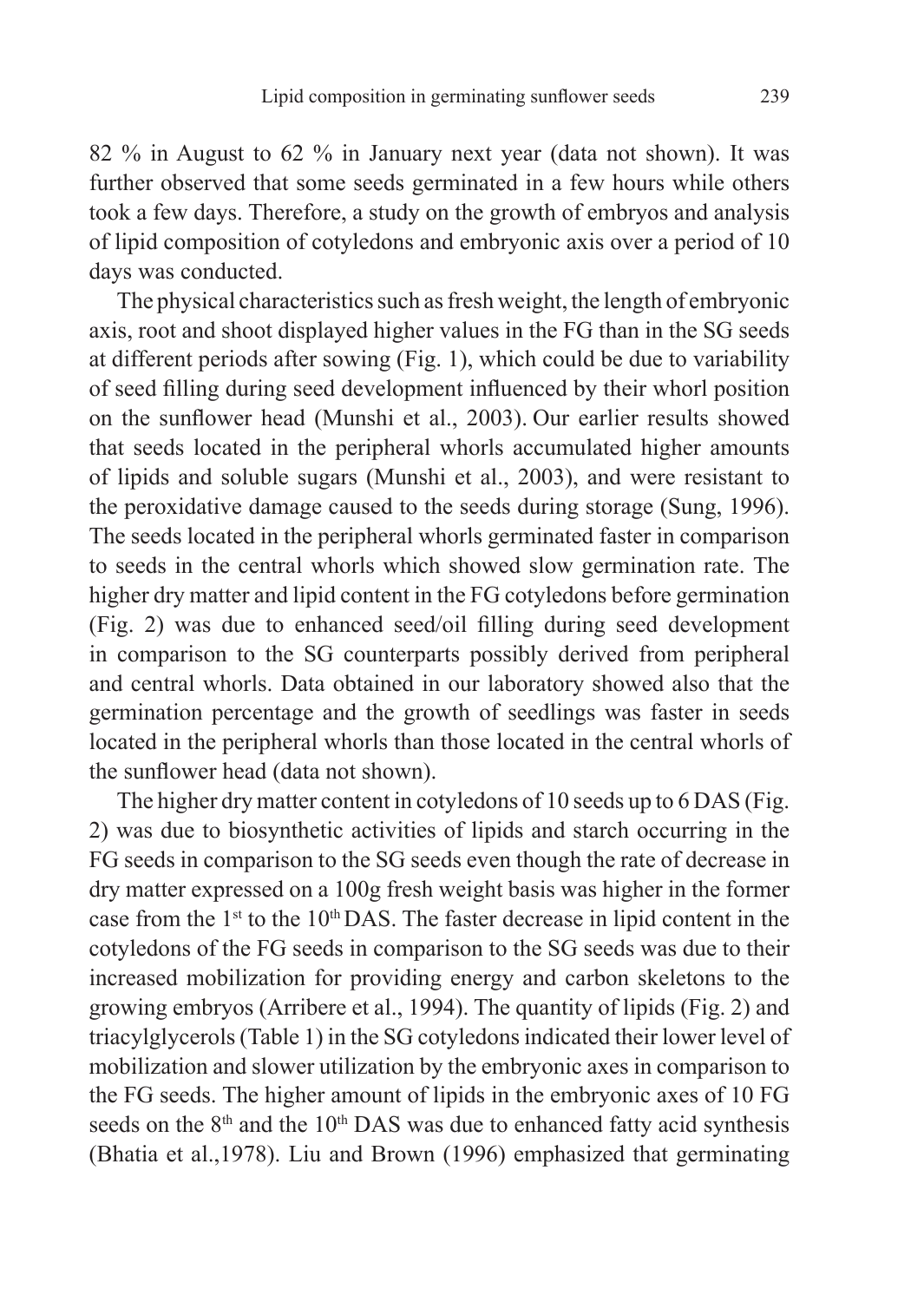

**Fig.2.** Dry matter and lipid content in cotyledons and embryonic axes of fast and slow germinating sunflower seeds.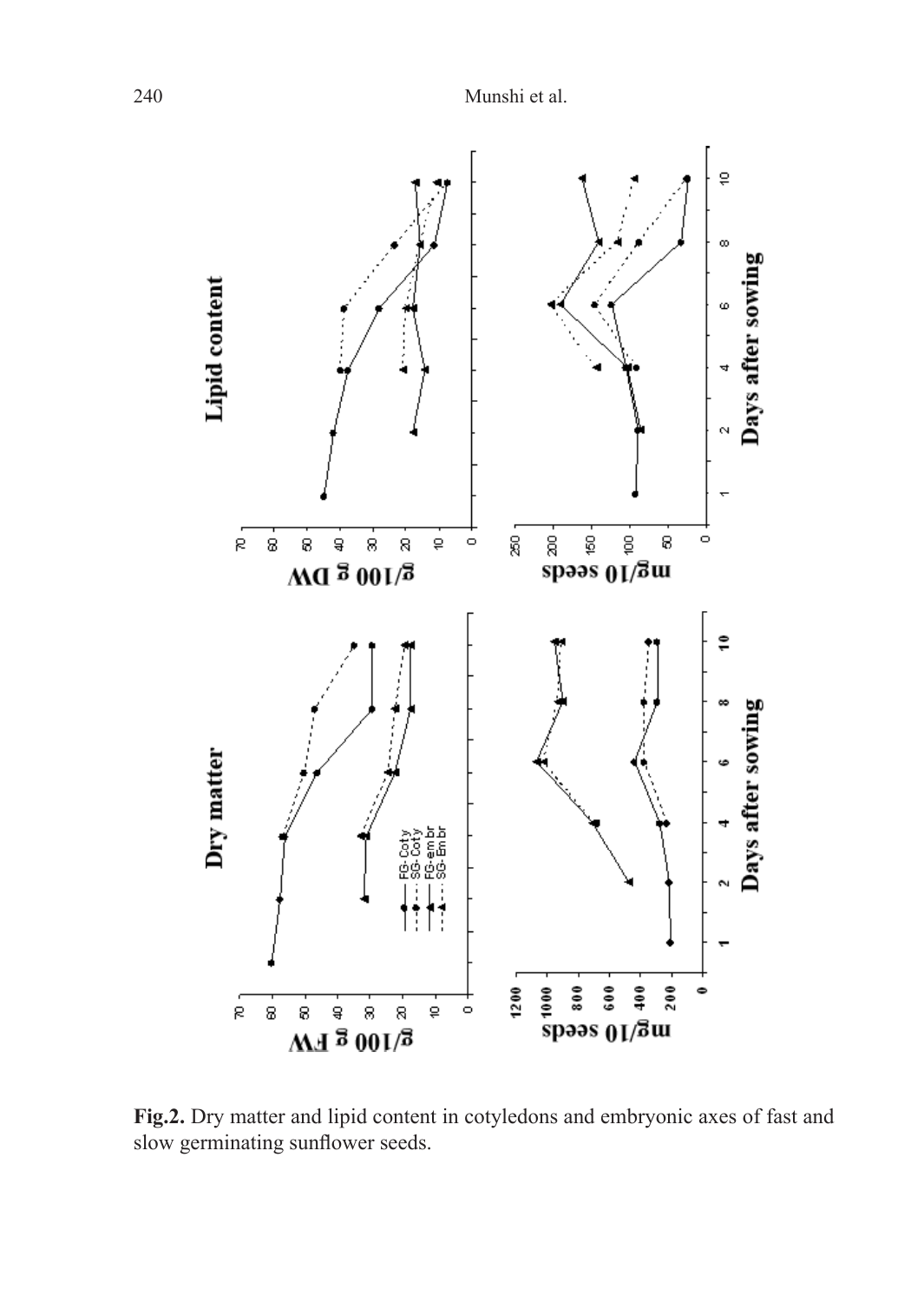**Table 1.** Composition of lipids in cotyledons and embryonic axes of fast and slow germinating sunflower seeds.

CD (P<0.05) – critical difference at 5 % level of significance; Mean  $\pm$  SE.

| Lipid              |                         | Cotyledons               |                  |                          | Embryonic axes          |                          |                  |                         |
|--------------------|-------------------------|--------------------------|------------------|--------------------------|-------------------------|--------------------------|------------------|-------------------------|
| class              | <b>Fast germinating</b> |                          | Slow germinating |                          | <b>Fast germinating</b> |                          | Slow germinating |                         |
|                    | % of total              | mg10                     | % of total       | mg10                     | % of total              | mg10                     | % of total       | mg10                    |
| DAS                | Lipids                  | Cotyledons <sup>-1</sup> | Lipids           | Cotyledons <sup>-1</sup> | Lipids                  | Embr. axis <sup>-1</sup> | Lipids           | Embr axis <sup>-1</sup> |
| Triacylglycerol    |                         |                          |                  |                          |                         |                          |                  |                         |
| 1                  | 79.9±0.1                | 73.3±0.6                 |                  |                          |                         |                          |                  |                         |
| $\overline{2}$     | 79.9±0.7                | 75.0±0.3                 |                  |                          | $81.5 \pm 0.6$          | 70.3±0.5                 |                  |                         |
| 4                  | 78.0±0.6                | $82.1 \pm 0.4$           | 76.0±0.5         | 68.4±1.3                 | 78.7±0.3                | $80.8 + 1.2$             | $81.3 \pm 0.4$   | $116.6 + 1.1$           |
| 6                  | 74.0±0.6                | 91.0±0.3                 | 77.6±0.3         | 113.1±0.9                | $83.1 \pm 0.5$          | 158.0±0.8                | 85.6±0.6         | 173.3±1.3               |
| 8                  | 66.3±0.4                | $22.1 \pm 0.5$           | 79.5±0.4         | 70.9±1.6                 | $81.4 \pm 0.2$          | 114.2±0.9                | $88.3{\pm}0.4$   | $101.9 + 1.5$           |
| 10                 | 65.6±0.5                | $15.7 \pm 0.3$           | 69.1±0.6         | 17.3±0.5                 | 88.0±0.7                | $142.7 \pm 1.2$          | $86.8 \pm 0.3$   | $81.6 \pm 1.3$          |
| CD (P<0.05)        | 1.5                     | 3.2                      | 1.7              | 2.8                      | 2.4                     | 5.6                      | 1.9              | 5.6                     |
| Phospholipids      |                         |                          |                  |                          |                         |                          |                  |                         |
| 1                  | $6.5 + 0.1$             | $6.0 + 0.2$              |                  |                          |                         |                          |                  |                         |
| $\overline{2}$     | $6.9 + 0.2$             | $6.4 + 0.6$              | L,               |                          | $10.6 + 0.4$            | $9.1 + 0.4$              |                  |                         |
| 4                  | $8.8 + 0.4$             | $9.2 + 0.5$              | $8.9 + 0.1$      | $8.0 + 0.1$              | $12.1 \pm 0.4$          | $12.5 \pm 0.3$           | $10.6 + 0.4$     | $15.1 \pm 0.6$          |
| 6                  | 13.3±0.6                | $16.3 \pm 0.7$           | $11.4 + 0.7$     | 16.6±0.6                 | $5.6 + 0.3$             | $10.7 + 0.3$             | $4.5 + 0.3$      | $9.1 + 0.7$             |
| 8                  | 21.6±0.7                | $7.2 + 0.3$              | $10.8 + 0.5$     | $9.4 + 0.4$              | $4.5 + 0.3$             | $6.3 + 0.5$              | $4.4 + 0.1$      | $5.1 + 0.2$             |
| 10                 | $22.9 + 1.0$            | $5.5 + 0.4$              | $20.3 \pm 0.7$   | $5.1 + 0.4$              | $4.6 + 0.4$             | $7.5 + 0.6$              | $4.8 + 0.3$      | $4.5 + 0.2$             |
| CD (P<0.05)        | 1.4                     | 1.0                      | 1.2              | 0.8                      | 0.9                     | 1.3                      | 0.4              | 0.6                     |
| <b>Glycolipids</b> |                         |                          |                  |                          |                         |                          |                  |                         |
| 1                  | $5.1 + 0.4$             | $4.7 + 0.4$              |                  |                          |                         |                          |                  |                         |
| $\overline{2}$     | $4.9 + 0.1$             | 4.4±0.1                  | Ĭ.               | ÷,                       | $4.1 + 0.1$             | $3.5 + 0.1$              |                  |                         |
| 4                  | $4.8 + 0.2$             | $4.6 + 0.2$              | $4.7 + 0.1$      | 4.2±0.1                  | $4.1 + 0.6$             | 4.2±0.6                  | $4.2 + 0.1$      | $6.0 + 0.1$             |
| 6                  | $5.0 + 0.2$             | $5.7 + 0.2$              | $4.1 + 0.3$      | $4.9 + 0.4$              | $4.8 + 0.4$             | $8.2 + 0.7$              | $3.9 + 0.6$      | 7.0±0.3                 |
| 8                  | $5.4 + 0.1$             | $1.8 + 0.1$              | $3.1 + 0.3$      | $2.7 + 0.3$              | $5.4 + 0.4$             | $7.6 + 0.6$              | $3.7 + 0.4$      | $4.2 + 0.4$             |
| 10                 | $7.6 + 0.6$             | $1.8 + 0.2$              | $6.5 + 0.3$      | $1.6 + 0.1$              | $6.3 + 0.3$             | $10.2 + 0.4$             | $6.3 + 0.5$      | $5.9 + 0.3$             |
| CD (P<0.05)        | 0.5                     | 0.3                      | 0.4              | 0.4                      | 0.6                     | 0.7                      | 0.7              | 0.7                     |
| <b>Sterols</b>     |                         |                          |                  |                          |                         |                          |                  |                         |
| 1                  | $7.3 + 0.3$             | $6.7 + 0.3$              |                  |                          |                         |                          |                  |                         |
| $\overline{2}$     | $7.0 + 0.2$             | $6.4 + 0.1$              |                  | ä,                       | $2.8 + 0.1$             | $2.4 + 0.1$              |                  |                         |
| 4                  | $8.1 + 0.1$             | $8.4 + 0.1$              | $9.0 + 0.1$      | $8.1 + 0.1$              | $3.9 + 0.1$             | $4.0 + 0.1$              | $2.6 + 0.1$      | $3.7 + 0.1$             |
| 6                  | $8.9 + 0.2$             | 10.9±0.2                 | $5.8 + 0.1$      | $8.4 + 0.6$              | $6.8 + 0.3$             | $13.0 + 0.4$             | $4.8 + 0.1$      | $9.8 + 0.1$             |
| 8                  | $5.8 + 0.2$             | $1.9 + 0.1$              | $5.9 + 0.1$      | $5.1 + 0.3$              | $7.6 + 0.4$             | $10.6 + 0.4$             | $2.9 + 0.1$      | $3.4 + 0.1$             |
| 10                 | $4.6 + 0.2$             | $1.1 + 0.1$              | $3.7 + 0.1$      | $0.9 + 0.1$              | $1.6 + 0.1$             | $2.5 + 0.2$              | $1.7 + 0.1$      | $1.6 + 0.1$             |
| CD (P<0.05)        | 0.4                     | 0.4                      | 0.7              | 1.0                      | 0.3                     | 0.5                      | 0.6              | 1.0                     |
| Free fatty acids   |                         |                          |                  |                          |                         |                          |                  |                         |
| 1                  | $1.2 + 0.1$             | $1.1 + 0.1$              |                  |                          |                         |                          |                  |                         |
| 2                  | $1.0 + 0.1$             | $0.9 + 0.1$              |                  |                          | $0.9 + 0.1$             | $0.8 + 0.1$              |                  |                         |
| 4                  | $0.9 + 0.1$             | $0.9 + 0.1$              | $1.4 + 0.2$      | $1.3 + 0.1$              | $1.1 + 0.1$             | $1.1 + 0.1$              | $1.3 + 0.1$      | $1.9 + 0.1$             |
| 6                  | $0.7 + 0.1$             | $0.9 + 0.16$             | $1.2 + 0.1$      | $1.7 + 0.2$              | $0.6 + 0.1$             | $1.2 + 0.1$              | $1.1 + 0.1$      | $2.3 + 0.1$             |
| 8                  | $0.6 + 0.1$             | $0.2$ ± $0.01$           | $0.8 + 0.1$      | $0.7 + 0.1$              | $0.5 + 0.08$            | $0.7 + 0.1$              | $0.7 + 0.1$      | $0.8 + 0.04$            |
| 10                 | $0.4 + 0.1$             | $0.1 + 0.01$             | $0.4 + 0.1$      | $0.1 + 0.01$             | $0.3 + 0.01$            | $0.6 + 0.02$             | $0.50 + 0.1$     | $0.6 + 0.01$            |
| CD (P<0.05)        | 0.1                     | 0.1                      | 0.2              | 0.2                      | 0.4                     | 0.1                      | 0.2              | 0.2                     |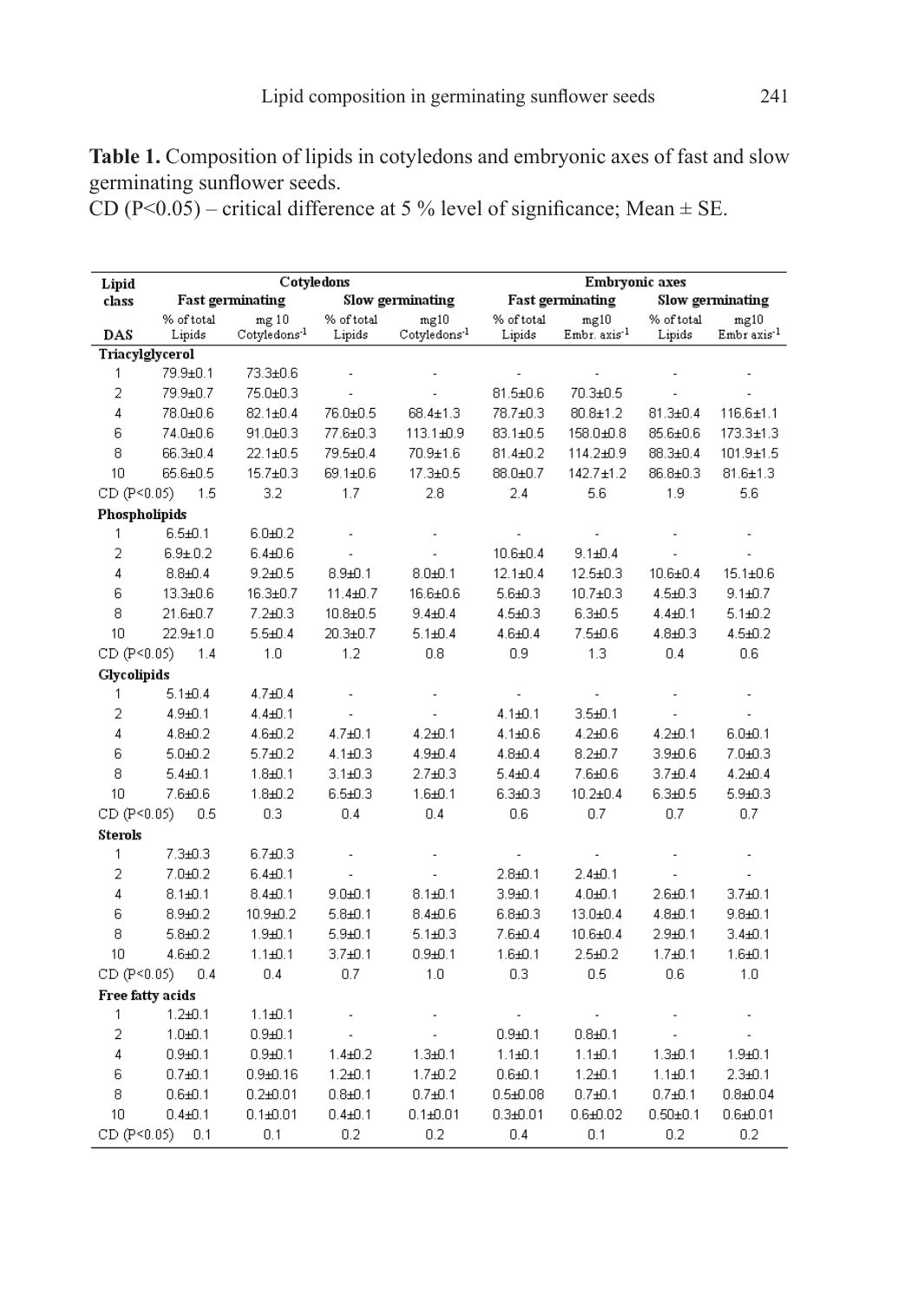**Table 2.** Fatty acid composition in cotyledons and embryonic axes of fast and slow germinating sunflower seeds. 14:0 myristic acid, 16:0 palmitic acid, 18:0 stearic acid, 18:1 oleic acid, 18:2 linolenic acid, 18:3 linolenic acid; Tr-traces; CD  $(P<0.05)$  – critical difference at 5 % level of significance.

| Fatty acid composition (%) |      |      |      |      |      |      |      |  |  |  |  |  |
|----------------------------|------|------|------|------|------|------|------|--|--|--|--|--|
| Sample                     |      | 14:0 | 16:0 | 18:0 | 18:1 | 18:2 | 18:3 |  |  |  |  |  |
| Cotyledons                 |      |      |      |      |      |      |      |  |  |  |  |  |
| 1 DAS                      | Fast | 2.4  | 21.5 | 22.4 | 28.9 | 22.8 | 2.1  |  |  |  |  |  |
| 2 DAS                      | Fast | 3.1  | 16.9 | 20.0 | 27.8 | 36.7 | 1.6  |  |  |  |  |  |
| 4 DAS                      | Fast | 1.7  | 19.6 | 15.1 | 20.0 | 40.4 | 5.7  |  |  |  |  |  |
| 6 DAS                      | Fast | Tr   | 26.5 | 14.0 | 28.3 | 23.5 | 5.8  |  |  |  |  |  |
| 8 DAS                      | Fast | Tr   | 55.1 | Tr   | 35.0 | 9.0  | Tr   |  |  |  |  |  |
| 4 DAS                      | Slow | 4.6  | 39.4 | 32.2 | 15.8 | 8.0  | Tr   |  |  |  |  |  |
| 6 DAS                      | Slow | 1.45 | 25.4 | 28.5 | 17.3 | 25.5 | 1.5  |  |  |  |  |  |
| 8 DAS                      | Slow | Tr   | 16.1 | 13.2 | 18.0 | 51.5 | 1.4  |  |  |  |  |  |
| CD (P<0.05)                |      | 0.4  | 2.3  | 1.9  | 2.1  | 2.6  | 0.8  |  |  |  |  |  |
| <b>Embryonic axes</b>      |      |      |      |      |      |      |      |  |  |  |  |  |
| 4 DAS                      | Fast | 1.6  | 52.7 | 16.1 | 11.7 | 16.9 | 1.0  |  |  |  |  |  |
| 6 DAS                      | Fast | 2.2  | 25.8 | Tr   | 16.4 | 16.1 | 39.5 |  |  |  |  |  |
| 8 DAS                      | Fast | Tr   | 16.5 | Tr   | 20.3 | 13.5 | 49.7 |  |  |  |  |  |
| 4 DAS                      | Slow | Tr   | 45.0 | 15.0 | 20.7 | 15.2 | 1.4  |  |  |  |  |  |
| 6 DAS                      | Slow | Tr   | 40.0 | Tr   | 20.0 | 12.5 | 27.5 |  |  |  |  |  |
| 8 DAS                      | Slow | Tr   | 25.0 | Tr   | 14.2 | 18.9 | 42.0 |  |  |  |  |  |
| CD (P<0.05)                |      | 0.2  | 2.1  | 1.3  | 2.0  | 2.2  | 2.3  |  |  |  |  |  |

seeds synthesized fatty acids used in the formation of membrane lipids in the growing embryos. The increase in the quantity of phospholipids (PL), glycolipids (GL) and sterols (ST) in cotyledons and embryonic axes of 10 FG seeds from the  $1<sup>st</sup>$  to the 6<sup>th</sup> DAS indicated the synthesis of membrane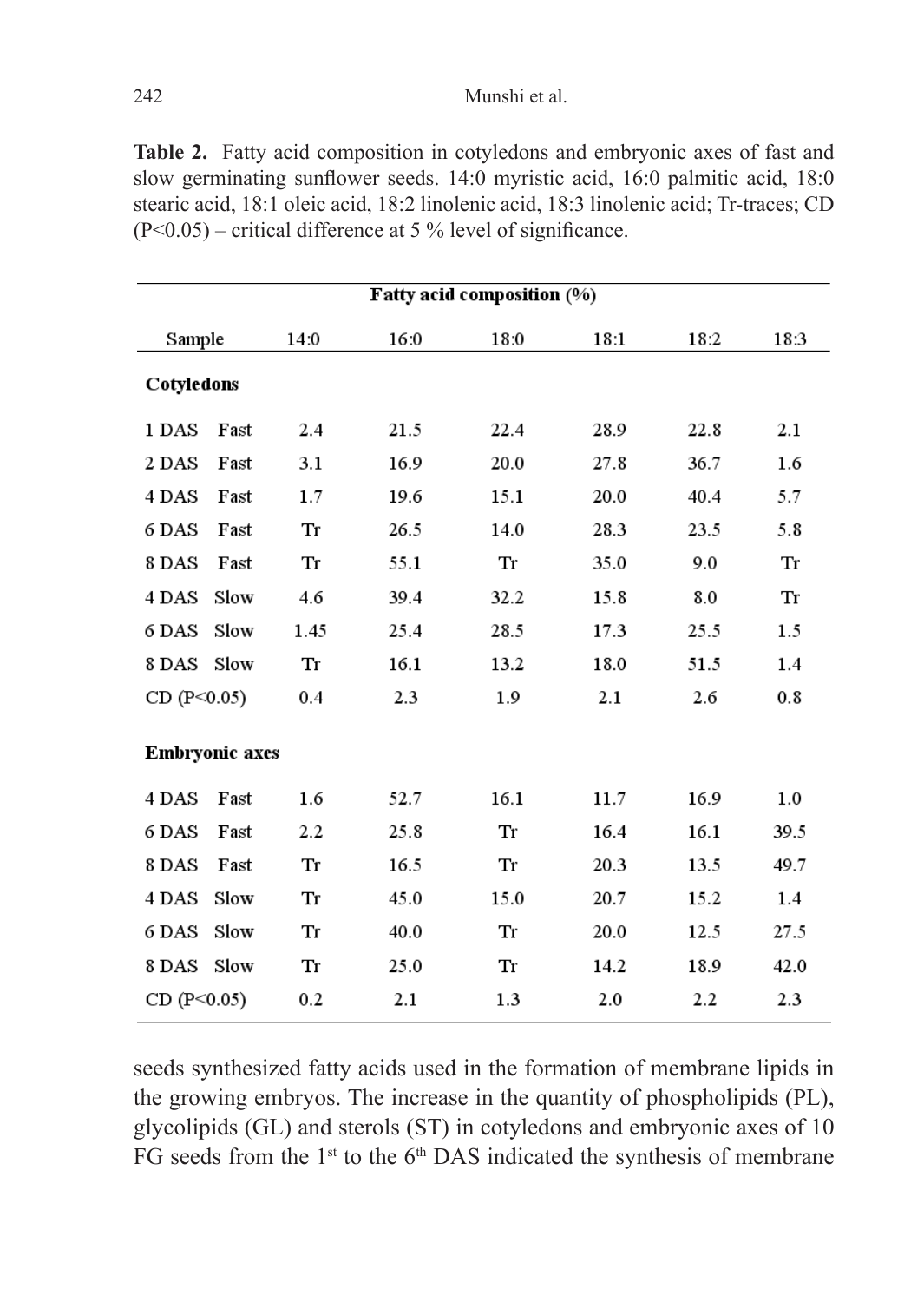lipids (Bose et al., 1988; Cantisan et al., 1999) and increased population of glyoxysomes and mitochondria during germination (Ohta et al., 1995) as compared to the SG tissues. The enhanced membrane lipid biosynthesis contributed significantly to cellular development and faster growth of embryonic axes in the FG in comparison to the SG tissues. The enzymes for lipid mobilization, such as lipase (Cantisan et al., 1999) and/or acyl ester hydrolase (Hoppe and Theimer, 1997) were inhibited in the SG seeds due to the presence of inhibitors (Shekhargouda et al., 1996) and/or the peroxide radicles (Sung, 1996) during storage. The higher content of free fatty acids (FFA) in the cotyledons and embryonic axes in the SG seeds (Table 1) could be due to slower acylation reactions for triacylglycerol (TG) biosynthesis in comparison to the FG tissues. Likewise a number of enzymes can control the flux of FFA towards TG biosynthesis (Dahlqvist et al., 2000; Ganger et al., 2001), the activity of which was higher in the FG in comparison to the SG seeds.

The fatty acid composition of cotyledons and embryonic axes (Table 2) indicated that desaturation reactions were slower on the  $4<sup>th</sup>$  DAS in the SG cotyledons than in the FG cotyledons, and increased on the 6<sup>th</sup> and the 8<sup>th</sup> DAS, ultimately slowing down the synthesis of membrane lipids. The embryonic axes also showed accumulation of higher amounts of linolenic acid (18:3) on 6th DAS and a decrease in the content of palmitic acid (16:0) from  $4<sup>th</sup>$  to  $8<sup>th</sup>$  DAS in the FG seeds (Table 2). These results indicated that desaturation and elongation of fatty acids was faster in the FG seeds in comparison to the SG seeds. Linolenic acid is particularly required for the synthesis of glycolipids, which are the major components of chloroplast membranes (Ohta et al., 1995; Cantisan et al., 1999).

The present study revealed that the FG sunflower seeds displayed higher values of fresh weight of cotyledons, embryonic axes, and the length of embryonic axes in comparison to the SG seeds. The rate of depletion of lipids was higher in cotyledons but slower in embryonic axes in the FG compared to the SG seeds. The increase in the proportion of membrane lipids and the decrease of FFA coupled with enhanced desaturation and elongation reactions of fatty acids observed in the FG seeds contributed to the increased rate of seed germination and growth of seedlings in comparison to the SG seeds. The results of the present investigation indicate that the FG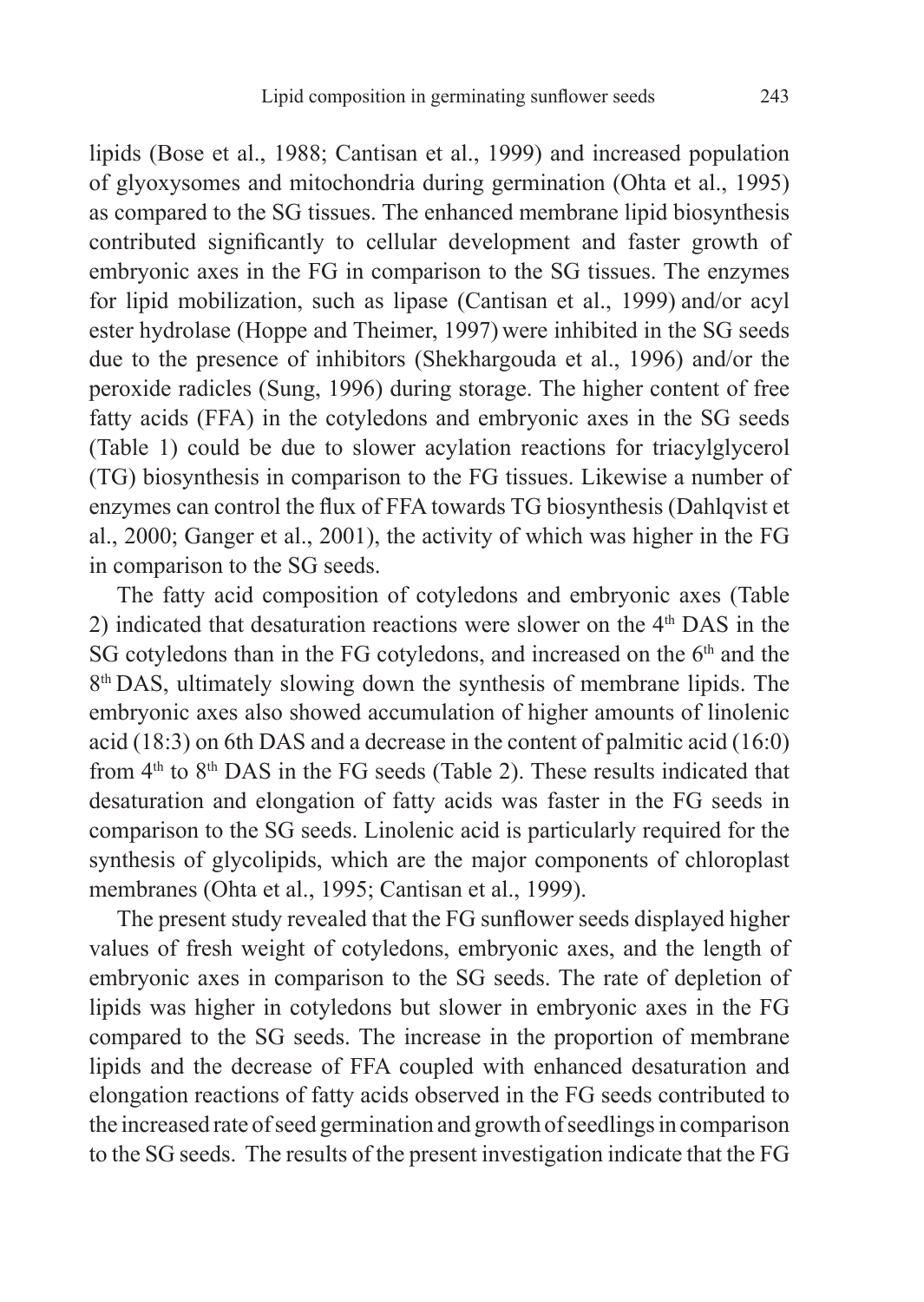seeds filled with enhanced amount of lipids and soluble sugars are located in the peripheral whorls while the position of the SG seeds is in the inner whorls of the sunflower head.

## **References**

- Arribere, M.C., N.S. Priolo, N.O. Caffini, 1994.Properties of the lipolytic system responsible for the mobilization of storage lipids in *Helianthus annuus* L. seeds. Phyton-Buenos-Aries, 56, 17-26.
- Bhatia, I.S., K.L. Ahuja, P.S. Sukhija, 1978. Changes in the activity of acetyl CoA carboxylase in germinating and ripening sunflower seeds. Physiol. Plant., 44, 141-144.
- Bose, G., B.N. Ghosh, P.C. Bose, 1988. Changes in different lipid components in the cotyledon and embryo of germinating sunflower seeds. Curr. Sci., 57**,** 95-98.
- Cantisan, S., E.M. Force, R.A. Ortega, R. Garces, 1999. Lipid characterization in vegetable tiissues of high-saturated fatty acid sunflower mutants. J. Agric. Food Chem., 47, 78-82.
- Dahlqvist, A., U. Stahl, M. Lenman, A. Banas, M. Lee, L. Sandager, H. Ronne, S. Stymne, 2000. A Phospholipids: diacylglycerol acyl transferase playing a role in the biosynthesis of triacylglycerols and cloning of genes encoding them. Proc Natl Acad Sc. USA 97, 6487- 6492. Folch, J., M. Less, G.H. Sloane-Stanley, 1957. A simple method for isolation and purification of total lipids from animal tissues. J. Biol. Chem., 226, 497-509.
- Ganger, A., A.A.Karande, R. Rajasekharan, 2001. Isolation and localization of a cytosolic 10S triacylglycerol biosynthetic multienzyme complex from oleaginous yeast. J. Biol. Chem., 276**,** 10290-10298.
- Hoppe, A., R. R. Theimer, 1997. Degradation of oil bodies isolated from cotyledons during germination of rapeseed seedlings. J. Plant. Physiol., 151, 471-478.
- Liu, K.S., E.A. Brown, 1996**.** Fatty acid composition in newly differentiated tissues of soybean seedlings. J. Agric. Food Chem., 44, 1395-1398.
- Munshi, S.K., B. Kaushal, R.K. Bajaj, 2003.Compositional changes in seeds